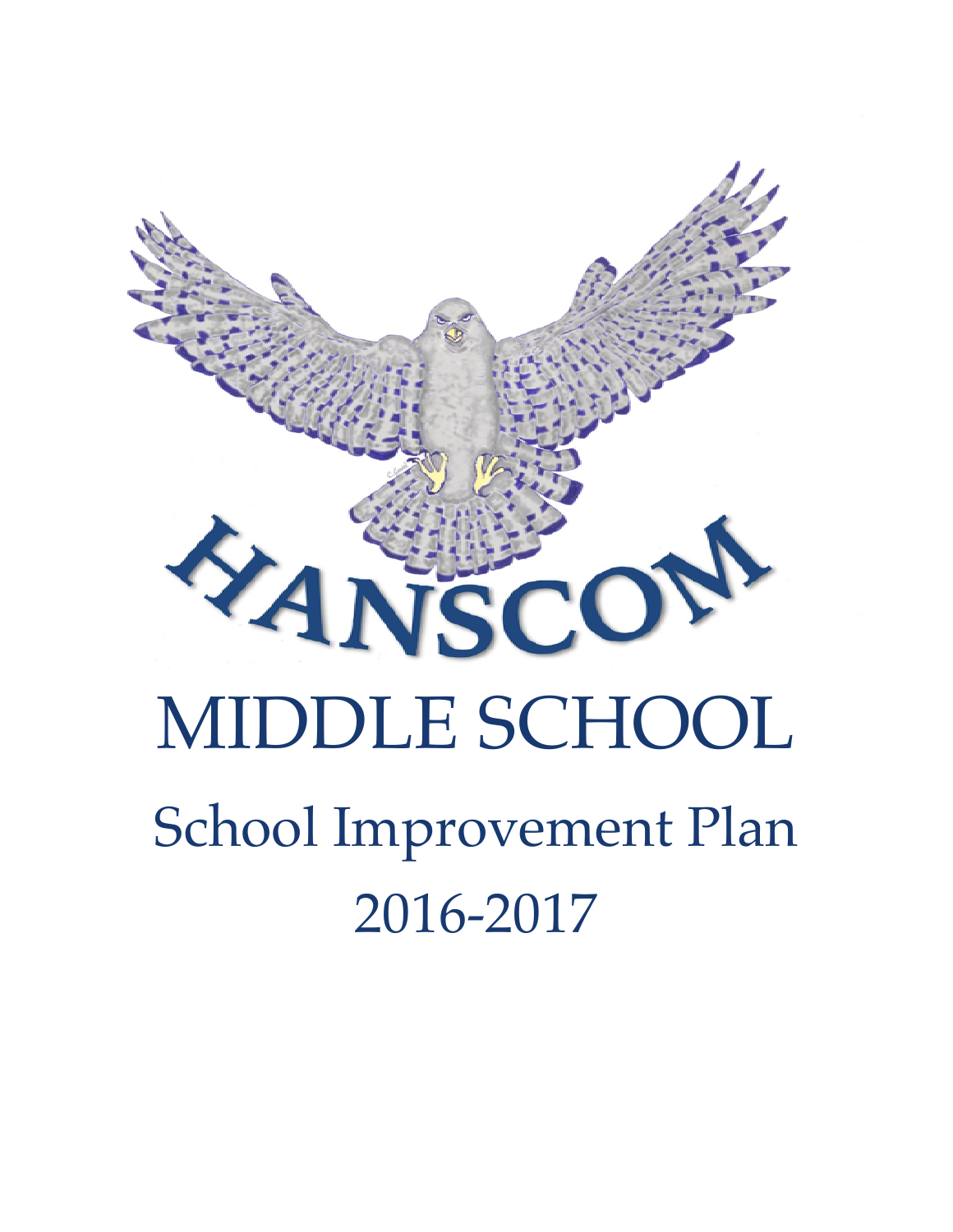## **2016-2017 School Council**

Erich Ledebuhr, Principal Laurel Wironen, Community Representative Janice Fairchild, Teacher Kara Mehrman, Parent

## **Assessment of School Strengths and Areas of Focus**

In accordance with the Massachusetts Education Reform Law, Chapter 71 of the Acts of 1993, the Hanscom Middle School Council is pleased to share our School Improvement Plan for the 2016-2017 school year.

The Hanscom Schools are part of the Lincoln Public Schools and educate military dependents that reside on Hanscom Air Force Base. As a school that services a military community, our student population changes by at least one third each year. Servicing our military community is one of the most recognizable strengths of the Hanscom Schools. We provide numerous supports to our students and families. We have systems in place to respond to a wide range of our students' individual academic needs. We also offer a range of supports to respond to the ever-changing social and emotional needs of families in transition. We have worked hard to create a welcoming environment that is the cornerstone of the base community. As a result, we have been gratified by the positive statements our new families have heard about our schools at bases throughout the United States.

Over the last few years we have worked to increase the K-8 collaborative discourse of our faculty and staff, and as a result, we are becoming a more united culture of learners who are open to new ideas and more willing to take risks. This collaborative work has been a valuable experience helping us to provide a more consistent academic experience for our students.

Our K-8 collaborative work was a great segway into last year. We were fortunate enough to move into our new, state-of-the-art 21st century learning facility last April. Upon moving in, we put our collaborative work into practice. Each team delivered a newly-designed unit that would take advantage of the new teaching spaces the building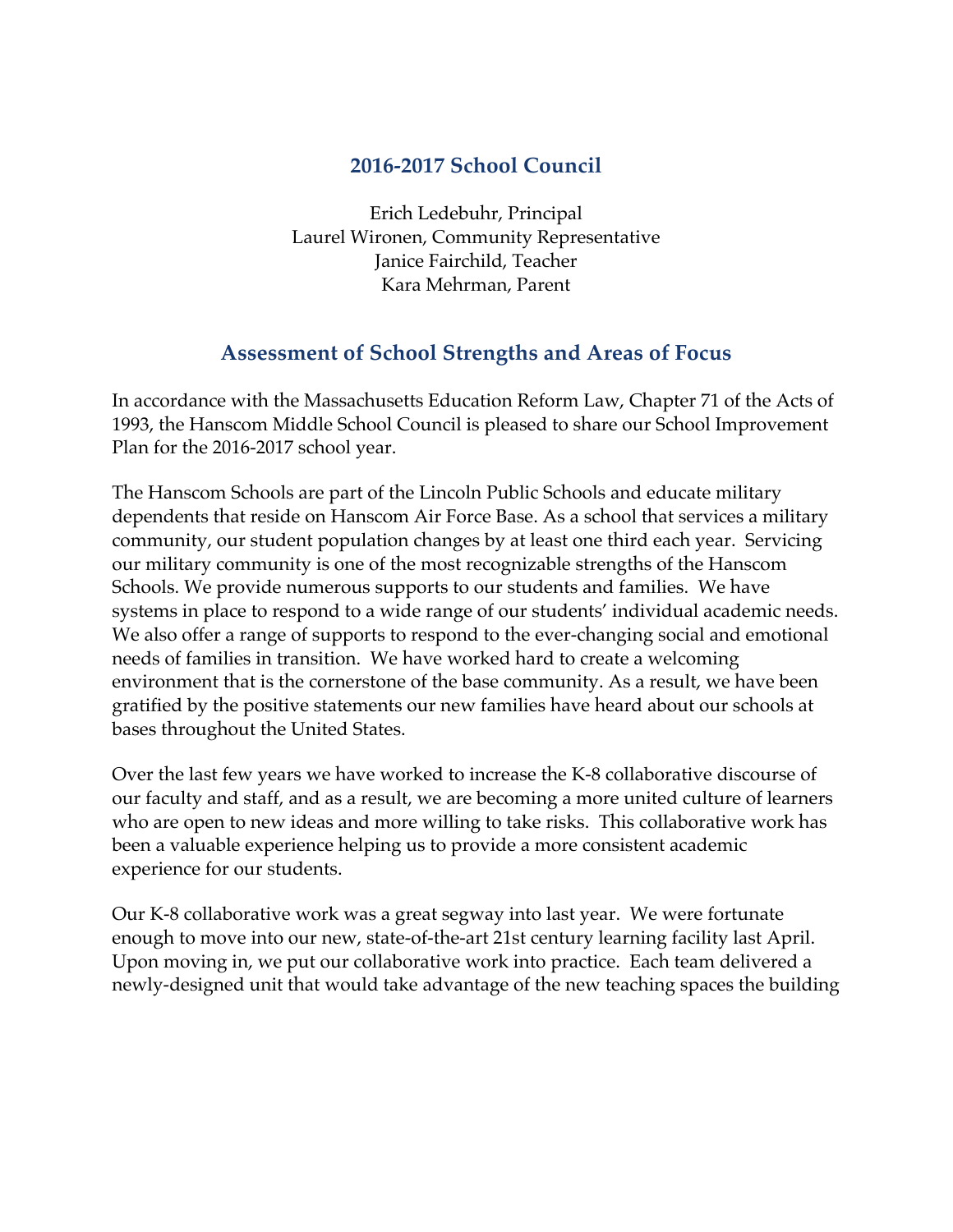provided. This year we will work towards refining and expanding our collaborative practices to examine the impact our work has had on student learning.

It has been a number of years since we last reviewed our school's schedule. Last year, we developed a shared vision for our school. The vision draws heavily on collaborative work and use of space. We are finding that our current schedule can act as a barrier to fully realizing our new, shared vision.

There are many parameters guiding a schedule for a school day. We look forward to examining our current schedule, getting creative and recommending changes to better meet the academic and social emotional needs of our students.

Identifying these focus areas and selecting a path consistent with the District's Strategic Plan has helped us to focus our goals for this year's School Improvement Plan.

| <b>Strategic Objectives</b>                                                                                                                                                                             |                                                                                                                                                                                                 |                                                                                                                                            |                                                                                                                      |  |
|---------------------------------------------------------------------------------------------------------------------------------------------------------------------------------------------------------|-------------------------------------------------------------------------------------------------------------------------------------------------------------------------------------------------|--------------------------------------------------------------------------------------------------------------------------------------------|----------------------------------------------------------------------------------------------------------------------|--|
| Educator Growth and<br>Innovation: Educators<br>demonstrate continual<br>growth, professional<br>collaboration,<br>innovation, and risk-<br>taking built on a shared<br>vision of effective<br>teaching | Curriculum:<br>Curriculum is<br>engaging, provides<br>high cognitive demand,<br>and supports the<br>creative, social and<br>emotional<br>development, and<br>academic growth of all<br>students | Instruction: Instruction<br>is student centered and<br>focused on the<br>engagement,<br>achievement, and<br>development of all<br>learners | Assessment and Data:<br>Assessments and data<br>are used in purposeful,<br>meaningful ways to<br>effectively promote |  |

# **Section 1: District Strategic Objectives**

## **Section 2: Goal Detail and Action Plans**

**District Strategic Objective: Educator Growth**

*Educators demonstrate continual growth and professional collaboration built on a shared vision of effective teaching.*

**School Based Goal #1:** Faculty will expand a shared understanding of high quality, school-based collaborative Practices.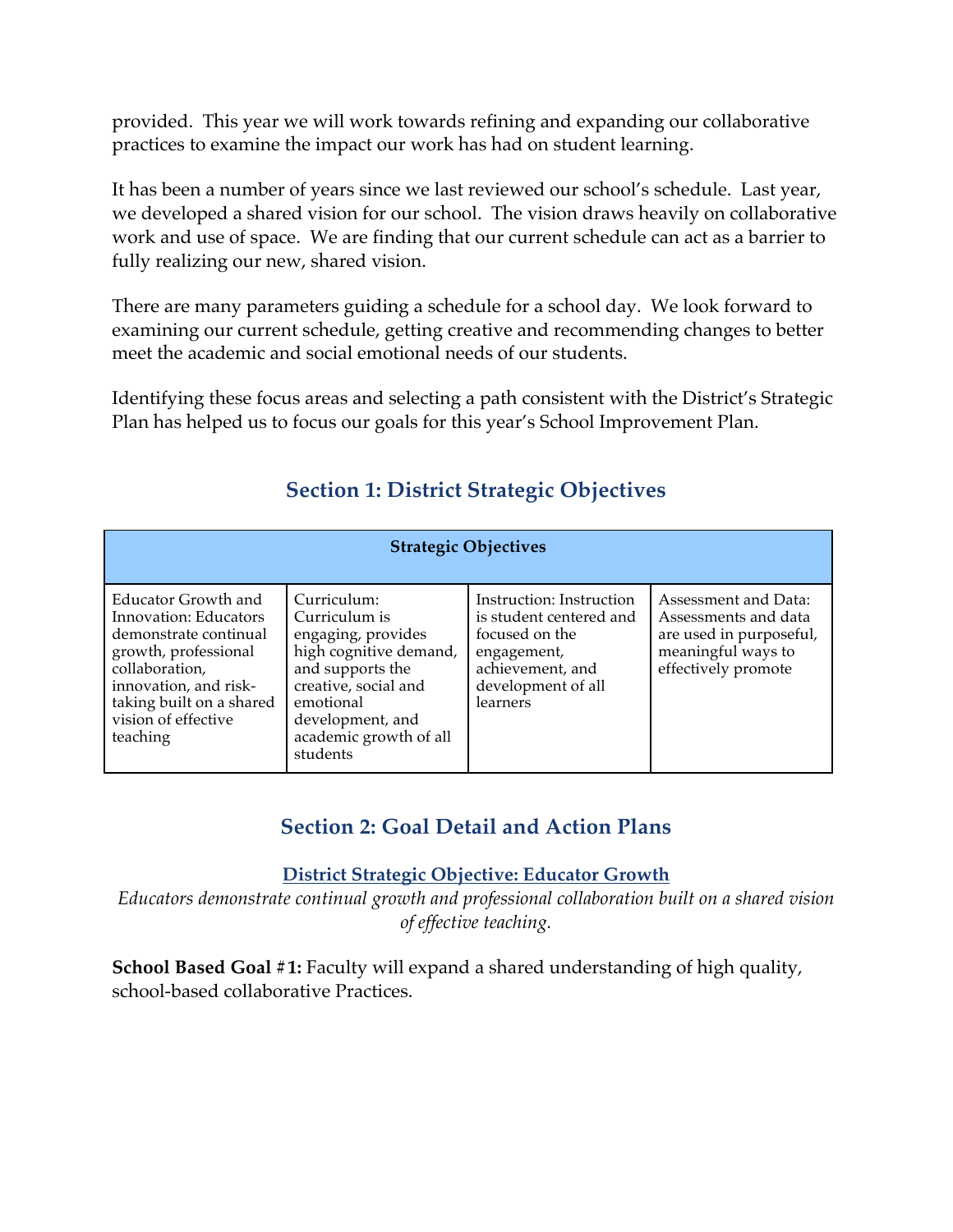# **Goal 1 Action Plan**

| Action                                                                      | Outputs;<br><b>Measures</b>                                                                                                                                                                                                                                                                                                                                                                                                                                                                                                                                                                                                               | Resources                                                               | Individuals<br>Involved  | Timeframe                                                                                              |
|-----------------------------------------------------------------------------|-------------------------------------------------------------------------------------------------------------------------------------------------------------------------------------------------------------------------------------------------------------------------------------------------------------------------------------------------------------------------------------------------------------------------------------------------------------------------------------------------------------------------------------------------------------------------------------------------------------------------------------------|-------------------------------------------------------------------------|--------------------------|--------------------------------------------------------------------------------------------------------|
| Educators will<br>participate in five<br>Collaborative<br>Practice sessions | Teams will refine<br>the units of<br>instruction they<br>created last year<br>focusing on how<br>the unit of<br>instruction impacts<br>student learning.<br>Teams will identify<br>what assessments<br>will be used<br>throughout the<br>unit in order to<br>identify:<br>Students who need<br>additional support<br>for learning<br>Students who would<br>benefit from enriched<br>or extended learning<br>Specific strengths<br>and/or weaknesses in<br>teaching based on the<br>evidence in student<br>learning<br>Areas where none of<br>the team members<br>were able to bring<br>students to the<br>desired level of<br>proficiency | Professional<br>Development<br>time<br>Principal<br><b>Team Leaders</b> | All HMS 4-8<br>Educators | September 28,<br>2016<br>October 11, 2016<br>November 16,<br>2016<br>January 25, 2017<br>March 1, 2017 |
|                                                                             |                                                                                                                                                                                                                                                                                                                                                                                                                                                                                                                                                                                                                                           |                                                                         |                          |                                                                                                        |

*Continued on next page*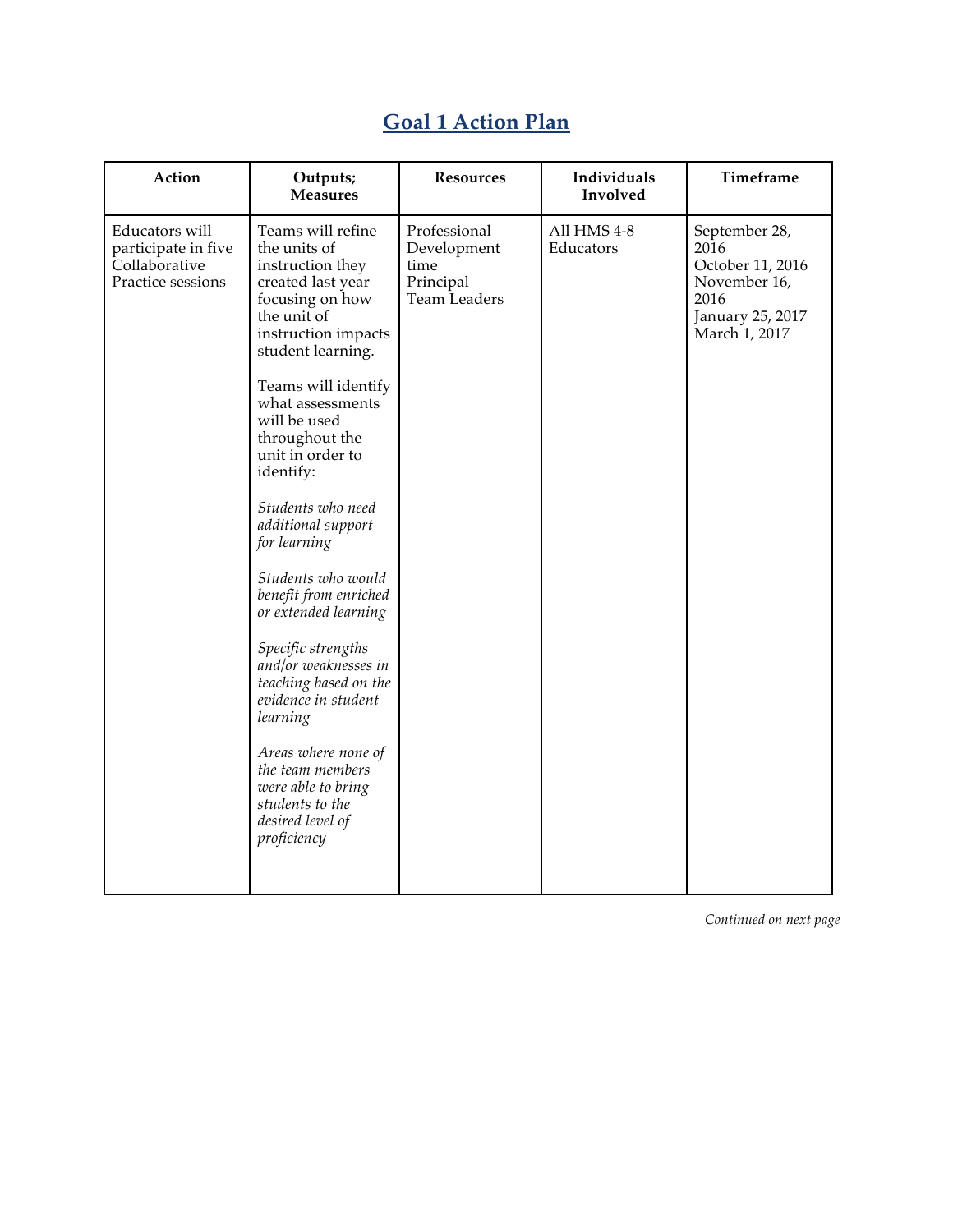### Goal 1 Action Plan, Continued

| Action                                                                   | Outputs;<br><b>Measures</b>                                                                                                                                                                                                                                                                                                                                                         | <b>Resources</b>                                                 | Individuals<br>Involved  | Timeframe                                       |
|--------------------------------------------------------------------------|-------------------------------------------------------------------------------------------------------------------------------------------------------------------------------------------------------------------------------------------------------------------------------------------------------------------------------------------------------------------------------------|------------------------------------------------------------------|--------------------------|-------------------------------------------------|
|                                                                          | Create a system of<br>interventions that<br>guarantees that<br>students who<br>struggle receive<br>additional time and<br>support in ways<br>that do not remove<br>them from new<br>direct instruction,<br>regardless of the<br>teacher to whom<br>they have been<br>assigned.                                                                                                      |                                                                  |                          |                                                 |
| Principal and<br>Teacher leaders<br>will increase use<br>of SRI training | Updated team<br>norms<br>Teacher leaders<br>and<br>administrators<br>will deepen their<br>use of meeting<br>protocols to assist<br>them in planning<br>for collaborative<br>discussion<br>Teacher leaders<br>and<br>administrators<br>will deepen their<br>use of protocols to<br>assess student<br>work<br>Creation of action<br>plans based on<br>results of<br>assessing student | Professional<br>Development<br>time<br>Principal<br>Team Leaders | All HMS 4-8<br>Educators | Ongoing<br>September 2016 -<br><b>June 2017</b> |

*Continued on next page*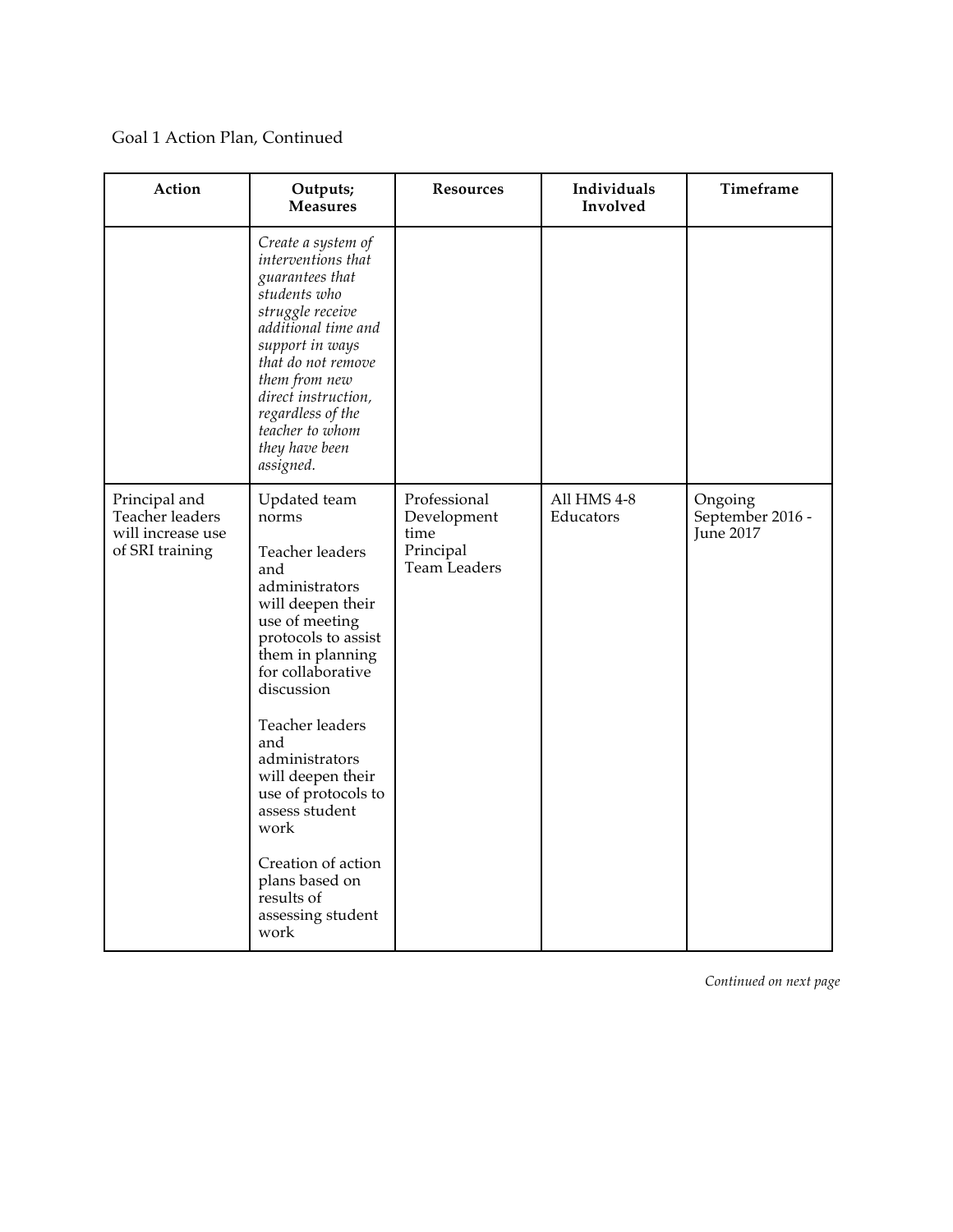Goal Action Plan 1, Continued

| Action                                                                                                                                  | Outputs;<br><b>Measures</b>                                                                                                   | <b>Resources</b>                                                                                                      | Individuals<br>Involved  | Timeframe                                                                           |
|-----------------------------------------------------------------------------------------------------------------------------------------|-------------------------------------------------------------------------------------------------------------------------------|-----------------------------------------------------------------------------------------------------------------------|--------------------------|-------------------------------------------------------------------------------------|
| Educators will<br>participate in a<br>training session:<br>Hijacked by Your<br>Brain: How to Free<br>Yourself When<br>Stress Takes Over | Workshop will<br>grow teacher's<br>capacity to deal<br>with the cyclical<br>stressors that<br>happen during a<br>school year. | Professional<br>Development<br>time<br>Principal<br>School Social<br>Worker<br>School<br>Psychologist<br>Jon Wortmann | All HMS 4-8<br>Educators | School Safety<br>Summit<br>October 6, 2016<br>February 1, 2017<br>February 13, 2017 |

### **District Strategic Objective: Instruction**

*Instruction is student centered and focused on the engagement, achievement, and development of all learners.*

**School Based Goal #2:** Faculty will review and recommend changes in our schedule to better meet the instructional needs of our students and shared vision.

## **Goal 2 Action Plan**

| Action                                                | Outputs;<br><b>Measures</b>                                                                                                                                                                               | <b>Resources</b>                                                                                                                             | Individuals<br>Involved  | Timeframe                                |
|-------------------------------------------------------|-----------------------------------------------------------------------------------------------------------------------------------------------------------------------------------------------------------|----------------------------------------------------------------------------------------------------------------------------------------------|--------------------------|------------------------------------------|
| Review and<br>analysis of<br>current bell<br>schedule | Discovery of:<br>What works well<br>in the current<br>schedule<br>What is blocking<br>us from better<br>meeting the needs<br>of our students<br>What is blocking<br>us from reaching<br>our shared vision | Professional<br>Development<br>time<br><b>NELMS</b><br>Scheduling<br>Workshop<br>information<br>Site visits and/or<br>scheduling<br>research | All HMS 4-8<br>Educators | October 24, 2016<br>November 14,<br>2016 |

*Continued on next page*